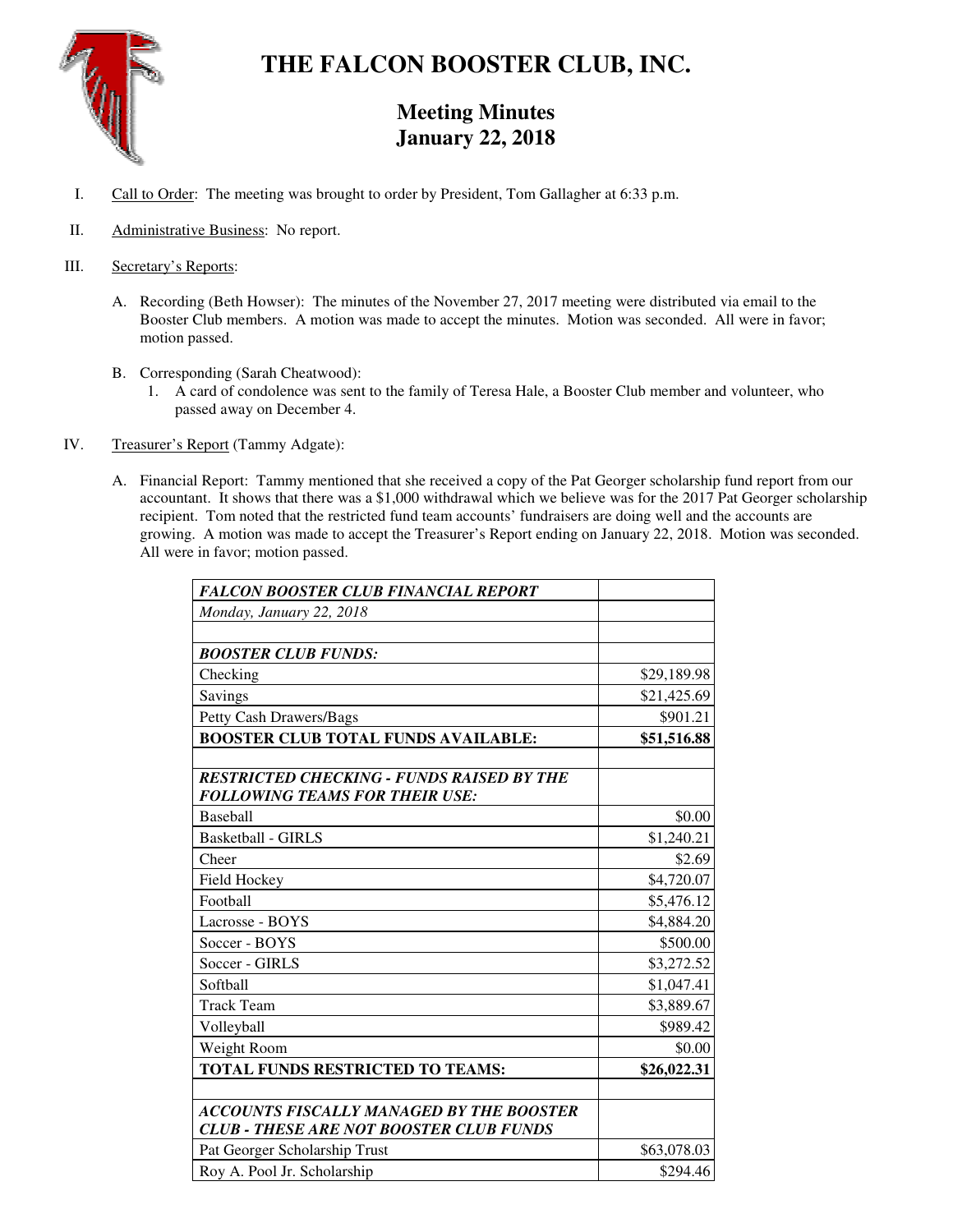### V. Committees:

- A. Committee Reports:
	- 1. Membership (Mary Kay Anderson): We currently show 99 members; 16 Board and 83 general members.
- B. 50/50 Raffle. A 50/50 was conducted at the FHS vs. Kettle Run basketball games on January 10. We cleared \$80.
- C. Concessions: Winter Sports:
	- 1. Sherri Railey reported that basketball concessions are going very well. She said that George Jolley of Sibby's BBQ has been donating a container of pulled pork each week for the basketball games. There is enough in a container for 2 nights. This has been very popular. Sherri made signs and posted them to publicize Sibby's. It was suggested that a banner be made to advertise Sibby's and acknowledge George's generosity. George said he would also like to do something for football concessions.
	- 2. Wrestling Match: We were asked to open concessions at the wrestling match on December 13. It was very successful.
- D. Committee Assignments (Tom Gallagher): Concession volunteers are needed for Boys and Girls Soccer and Boys and Girl Lacrosse. Please let us know if you can help.

#### VI. Director of Student Activities:

A. Report (Mark Holmes, Activities Director): The winter sports' season is about 2/3rds done. Weather has not been much of an issue. Wrestling, swimming, and boys' basketball are doing very well. Girls' basketball is improving and working very hard. Coaches are doing a great job. Winter track has 146 members and is doing very well. They have a meet Tuesday night vs. Liberty, Kettle Run, and Sherando.

Boys' basketball will play John Handley at home Friday night. Handley is currently ranked #1 in the state. Wrestling is also competing at home Friday night versus Battlefield. This will be Senior Night for wrestling.

The sound board has been replaced at the baseball press box. The roof leak has also been repaired. There is still a lot of work needed on the press box/concessions stand, but the work orders have not been acted on.

B. Coaches: No reports.

#### VII. Old Business:

- A. Football Concessions Stand: A new lock will be installed on the interior door before the spring sports' season. No Trespassing/Under Surveillance signs will also be posted in hopes of deterring any additional vandalism.
- B. Pat Georger Scholarship Fund Account: Inquiries are being made about the establishment of the account. Will report when answers have been received.
- C. 10K Dinner/Dance/Auction April 14, 2018.
	- 1. Permits: The ABC License has been received. We will remind Beth to contact Ray Prudham to see if we need to have the deputies or if there is an alternative to the \$40/hour fee.
	- 2. Menu: Mary Kay contacted Jennifer Villatoro, Director of Sales & Events with Savory Fare Catering, and requested a modification in the menu for the Dinner. The Braised Beef Short Ribs originally proposed will be replaced with Sliced London Broil in Au Jus and Mushroom Caps which is what has been served in previous years.
	- 3. Letters/Tickets: Laura passed out the envelopes with the dinner tickets to the Board Members. Each envelope contains the tickets, a list of who purchased the tickets last year, and an informational letter which can be copied and sent to last year's ticket holders. If someone does not want their ticket and you know of someone who wants to purchase a ticket, you can sell it to them and inform Laura of the change. If you switch out any of the tickets assigned to you, please let Laura know so she can update the master list.
	- 4. Silent Auction: Rachelle has updated the Silent Auction Solicitation Letter and the \$10,000 Dinner/Dance/Raffle Sponsorship Flyer. Both of these have been posted on the Files tab of the Booster page on FauquierSports.com.
	- 5. Music: Kay Finnerty has been secured as the DJ for the event.